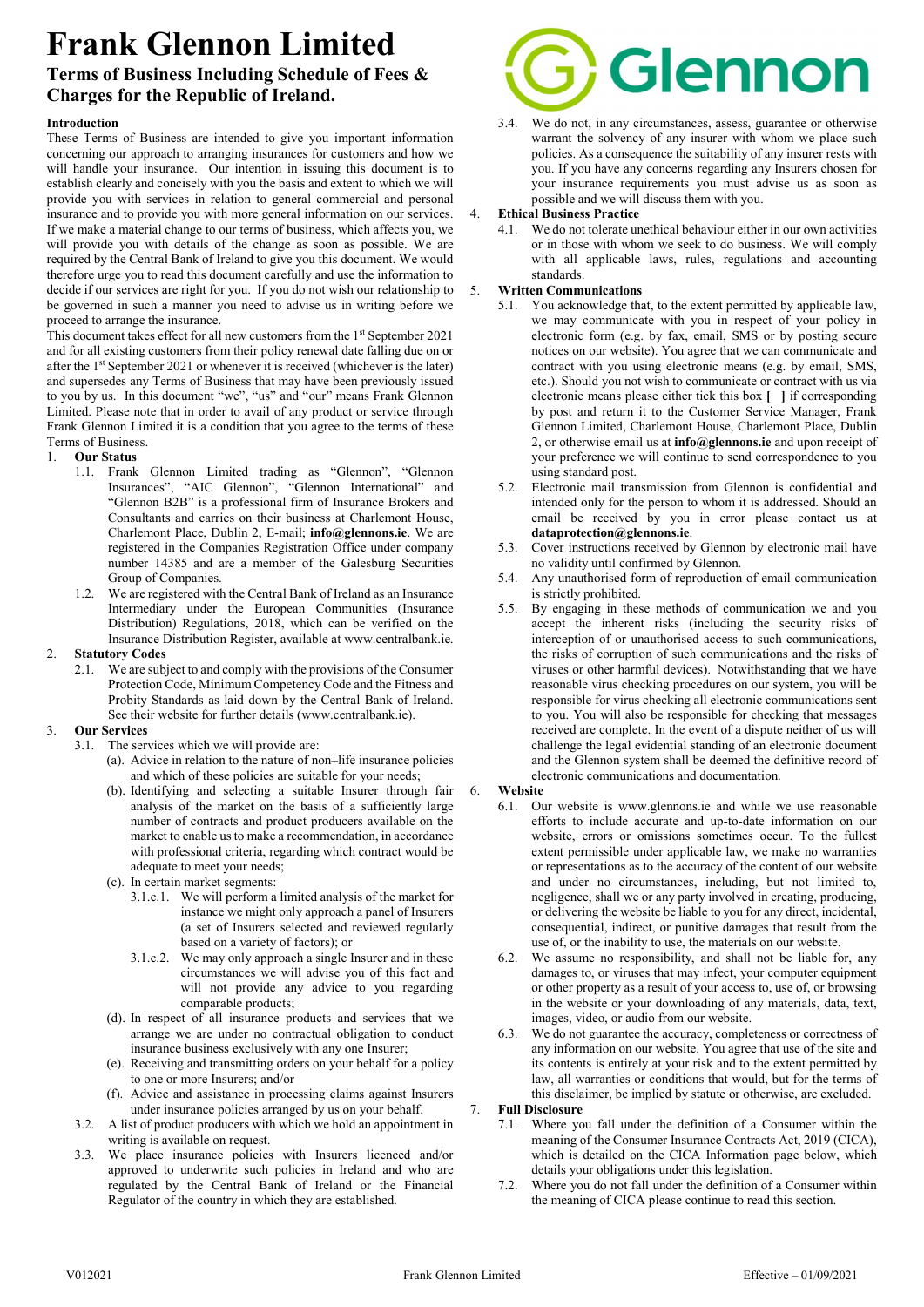- 7.3. When seeking a quotation and/or arranging, amending or renewing a policy the information you provide must be true in every respect and you must not withhold or misrepresent any material information.
- 7.4. Material information is any information which an Insurer would regard as likely to influence their assessment or acceptance of the insurance.
- 7.5. Failure to disclose all material information on an ongoing basis may lead to your Insurer cancelling your policy and where this is a Home Insurance policy a possible breach of the terms and conditions attaching to any loan secured on the property, refusing to pay a claim, and impact on your ability to purchase insurance in the future.
- 7.6. If you are in doubt as to whether or not any such information is material, you should disclose it or contact Glennon for guidance.
- This information includes, but is not limited to, age, occupation, claims, medical details or history, convictions, disqualifications, pending prosecutions, endorsements and for motor insurance, type of driving licence, penalty points, NCT, driving history and vehicle details.
- 7.8. It is particularly important that you advise us of any insurance claims under any insurance policy whether or not you were at fault.

# 8. Change in Circumstances

8.1. You will advise us as soon as reasonably practicable of any changes in your circumstances that may affect the services to be provided by us or the cover provided under your insurance policy.

#### 9. Call Recording

9.1. All telephone calls including outbound calls may be recorded and monitored for regulatory, quality and training purposes.

#### 10. Client Money

- 10.1. We adhere to all regulatory requirements concerning the keeping of client money separate from our own money. We do this by lodgment into a designated 'Client Premium Account'.
- 10.2. We will treat any balances held by us for you in accordance with our practices. This means that client money will be held separately from our own money. Please note that your money may be transferred to another person or party in another jurisdiction (such as another insurance broker) where such transfer is required in order to carry out services to you.
- 10.3. We accept payments in cash, by cheques, by electronic fund transfer and by credit / debit card in respect of all classes of insurance in the circumstances permitted under the Insurance Distribution Regulations, 2018. We are not authorised to accept cash or negotiable instruments in any other circumstances.
- 10.4. When paying premiums you must specify the policy (or policies) to which payment applies. In the absence of your specific instructions, we reserve the right to allocate the payment against any outstanding premium.
- 10.5. In order to protect your interests; when handling client monies we are required by law to act as agent for the insurer. This means when you pay us a premium it is taken as being received by your insurer and when we receive a payment from your insurer to give to you it is not taken as being paid until you receive it.
- 10.6. When we do act as agent for your Insurer you should note that once we have received premium from you we may not be able to return such monies to you without the express consent of your Insurer even if you cancel your policy.

#### 11. Our Remuneration

- 11.1. We may receive commission from Insurers with whom we arrange your insurance policy; a summary of the details of which are available on our website; and which will not be offset against any brokerage fee we charge either in full or in part.
- 11.2. In addition we may also receive additional commission payments, which are not subject to any targets on volume or growth; these include profit share arrangements and payments for the provision of additional services to Insurers.
- 11.3. We may also receive marketing, administrative or consultancy fees which may be paid or allowed by Insurers for:
	- (a). Arrangements under which we seek to improve and facilitate the cover provided by Insurers to Insured customers by benchmarking and enhancing the product offered by Insurers;
	- (b). Arrangements to maximise the risk appetite of Insurers for particular classes of business in order to better meet the requirements of clients;
	- (c). Financial management, business processing and policy administration or other service (supplementary to services we furnish to you) provided direct to Insurers.
- 11.4. Glennon may also charge you a brokerage fee for the services

provided in accordance with the undernoted schedule of fees and charges:

#### Schedule of Fees and Charges Personal Clients

# (a). Arranging or renewing the proposed policy up to  $\epsilon$ 250.

(b). Arranging an alteration on, or providing a service in connection with, the proposed policy up to  $E125$  per transaction.

#### Business Clients

- (c). A fee of up to a maximum of 40% of the premium applicable (including levies/taxes) for arranging or renewing a policy subject to a minimum of  $\epsilon$ 500 or as otherwise agreed for the product or services provided.
- (d). A fee of up to a maximum of  $E100$  per transaction for arranging an alteration on, or providing a service in connection with, a policy.
- (e). A fee of up to  $€100$  per request for issuing any duplicate documentation.
- (f). A fee of up to  $\epsilon$ 200 per hour for advising on the management and settlement of claims.
- (g). A fee of up to  $\epsilon$ 200 per hour for advising on the insurance implications of contracts, leases and similar documentation.
- (h). A fee of up to  $E150$  per request for checking the insurances of any third party.
- (i). Outlay such as travel and subsistence will be charged in addition at its actual cost.
- (j). A fee of up to a maximum of 5% of the premium applicable (including levies/taxes) for the cost of compliance with applicable regulations.
- 11.5. We reserve the right to amend these brokerage fees should the complexity of the product or services; requested, provided or required; require a higher commission fee. We will confirm and agree this brokerage fee with you prior to any increased charge being applied.
- 11.6. Commission and brokerage fees are earned for the period of the contract and we will be entitled to retain all commission fees in respect of the full period of the contract in relation to contracts placed by us.
- 11.7. It may at times be appropriate (and for your benefit) for us to use other parties such as another insurance broker, wholesale broker, underwriting managers, managing general agent or reinsurance broker. These parties may also earn and retain commission and/or brokerage fees for their role in providing products and services to you for which we are not privy.
- 11.8. In the ordinary course of business we may also receive interest on Client and Insurer monies from the date we receive the funds until we settle with those due to receive them. We confirm that we shall retain that interest rather than pay it to you or the Insurer (as the case may be).
- 11.9. We reserve the right to recover reasonable travel or subsistence expenses incurred by us where such expenses are incurred wholly and exclusively for the purpose of providing the services to you provided that any request for reimbursement is in for the form of a proper invoice accompanied by appropriate receipts.

#### 12. Non-Payment of Premium

- 12.1. Where you fall under the definition of a Consumer within the meaning of the Consumer Insurance Contracts Act, 2019 (CICA), which is detailed on the CICA Information page below, which details your obligations under this legislation.
- 12.2. Where you do not fall under the definition of a Consumer within the meaning of CICA please continue to read this section.
- 12.3. You agree to pay all premiums and other charges on or before the due date as set out in the documentation we issue you.
- 12.4. Should the premium or any instalment of it remain unpaid by the due date, the insurance contract may be cancelled by us or by your insurer in accordance with any cancellation clause in the policy.
- 12.5. In some cases your Insurer may impose a premium payment warranty or condition which requires you to pay your premium within a stipulated time frame. If applicable and you do not think you will be able to comply with this warranty or condition please contact us immediately.

#### 13. Over Payment to Glennon

13.1. Where a discrepancy of  $E2$  or less arises between the amount due and the amount actually received to cover your Insurance premium and our fees, we shall be entitled to accumulate and donate to a Charity of our choice in a lump sum at the end of each year.

#### 14. Proposal Form / Statement of Fact

14.1. Where you fall under the definition of a Consumer within the meaning of the Consumer Insurance Contracts Act, 2019 (CICA),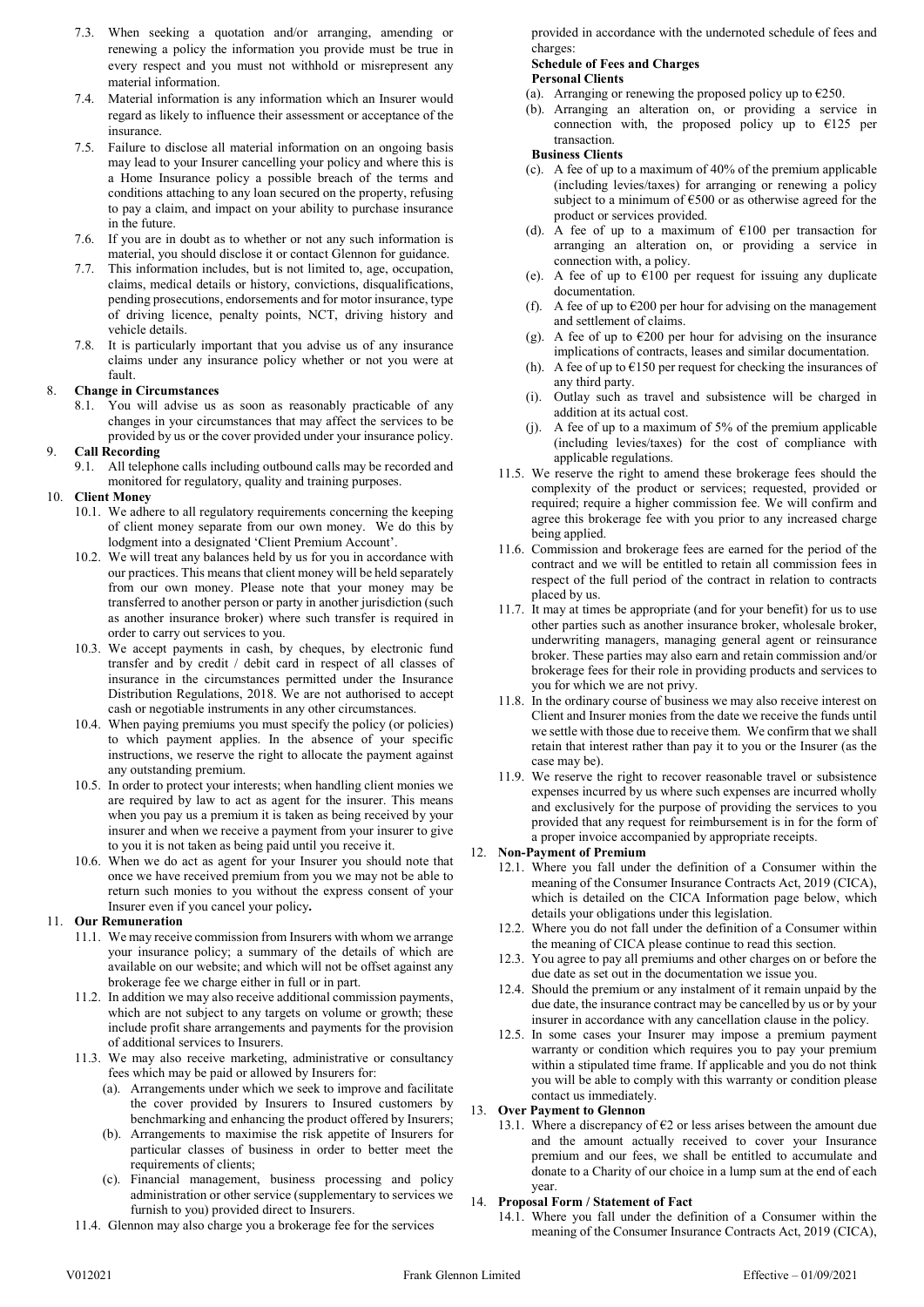which is detailed on the CICA Information page below, which details your obligations under this legislation.

- 14.2. Where you do not fall under the definition of a Consumer within the meaning of CICA please continue to read this section.
- 14.3. To incept your contract of insurance
	- (a). Some Insurers will require you to complete and sign a Proposal Form, Questionnaire or similar document.
	- (b). Other Insurers will issue you with a Statement of Fact based upon information which you provide to us, which must be true and complete with no material fact misrepresented or withheld by you.
- 14.4. This Proposal Form or Statement of Fact will form the basis of your insurance contract with an Insurer.
- 14.5. We will advise you in this process but are not able to complete the document on your behalf save where we pre-populate (either partially or fully) the document based on information provided by you.
- 14.6. In either case, you must review the information in these documents carefully before entering into a contract of insurance and advise us immediately if any of the information requires amendment.

# 15. Statements of Suitability

- 15.1. For consumers as defined in the Central Bank of Ireland's Consumer Protection Code 2012 prior to providing, arranging or renewing a product or service, we will issue you a Statement of Suitability which will set out the reasons why the product(s) or service(s) being offered or recommended to you are considered to be suitable for your needs and objectives; personal circumstances; and financial situation based on the information you have provided to us including for policies arranged via our website and with each New Business Quotation and Renewal Invitation Pack.
- 15.2. Where immediate cover is required a Statement of Suitability will be issued immediately after the policy has been arranged. You must read this statement to satisfy yourself that the cover offered by the policy selected fully meets your requirements. See the section on Cooling-Off Period – Right of Withdrawal in the Consumer Distance Sales Information attached.

# 16. Policies

- 16.1. Where you fall under the definition of a Consumer within the meaning of the Consumer Insurance Contracts Act, 2019 (CICA), which is detailed on the CICA Information page below, which details your obligations under this legislation.
- 16.2. Where you do not fall under the definition of a Consumer within the meaning of CICA please continue to read this section.
- 16.3. Any insurance arranged by Glennon is subject to all the terms, conditions, warranties and exclusions of the policy of the Insurer selected.
- 16.4. It is essential that you read and strictly comply with the terms, conditions, warranties and exclusions in your Insurer's policy, which you have been given or which is available on request from us; in order to satisfy yourself that the cover offered by the policy meets with your requirements.
- 16.5. Failure to comply with any terms, conditions, warranties and exclusions can invalidate the insurance at the option of your Insurer.
- 16.6. If for some reason you breach or cannot comply with a term, condition, warranty or exclusion in your policy you should discuss the matter with us immediately.

# 17. Claims

- 17.1. Where you fall under the definition of a Consumer within the meaning of the Consumer Insurance Contracts Act, 2019 (CICA), which is detailed on the CICA Information page below, which details your obligations under this legislation.
- 17.2. Where you do not fall under the definition of a Consumer within the meaning of CICA please continue to read this section.
- 17.3. You are responsible for notifying claims or potential circumstances that may give rise to a claim in accordance with your insurance contract.
- 17.4. To ensure full protection under your policy or similar documentation you should familiarise yourself with the coverage, conditions or other procedures immediately relating to claims and to the notification of those claims. Failure to adhere to the notification requirements, particularly timing, as set out in the policy or other coverage document, may entitle Insurers to deny your claim.
- 17.5. In presenting a claim it is your responsibility to disclose all facts which are material to the claim. Claims may be made against certain policies long after they have expired. It is important therefore, that you keep your policy documents in a secure place.
- 17.6. All claims, or any circumstance that may give rise to a claim,

should be reported immediately to us. If you are in any doubt as to whether or not a matter should be reported, please contact us and we will be happy to discuss with you.

17.7. We will provide a claims broking service to you as long as you remain our client. However, if you cease to be our client but request us to continue to service any claims(s) on your behalf, we reserve the right to charge a specified fee to you for such services.

# 18. Variation

18.1. You agree that we have a right to amend this document by sending you either a notice of amendment in writing or a revised Terms of Business Agreement. Any amendment will apply in respect of any service transaction entered into by us after notice of the amendment is given, and may take effect either immediately or at such later date as the notice may specify. Any such amendment shall not affect any rights or obligations of either of us already accrued.

# 19. Sanctions

- 19.1. The sanctions profile of different business (es) may differ on the basis of a number of complex factors, which may include business activity, type of good or product, nationality, ownership, control, and geographical location(s) of the parties involved. As regards the applicability of sanctions regimes, we are unable in any circumstances to give you legal or regulatory advice, nor can we guarantee or otherwise warrant the position of any Insurer under existing or future sanctions regimes. As a consequence, applicable sanctions remain a matter for you and you should take such legal advice as you deem appropriate in this regard. You should inform us of any insurance requirements you have which touch upon or are linked to sanctioned territories.
- 19.2. We will comply with all applicable sanctions regimes (whether currently existing or implemented in the future) and you are advised that where obliged by applicable sanctions legislation we may have to take certain actions which include but may not be limited to
	- (a). Freezing of the account concerned; and/or
	- (b). Refusing to handle or administer a claim which would benefit (directly or indirectly) a sanctioned entity or person, subject to exemption or obtaining a licence (which we might not get) or,
	- (c). Refusing to administer the renewal of an existing insurance contract which would benefit (directly or indirectly) a sanctioned entity or person, subject to exemption or obtaining a licence (which we might not get).
- 19.3. We cannot be held responsible for the actions of third parties (including but not limited to banks and exchange institutions) who may have their own sanctions policy, restrictions and constraints.

# 20. Conflicts of Interest

- 20.1. It is our policy to avoid any conflict of interest when providing business services to our clients, however this agreement will not prevent us from acting for other Clients who may be your competitors or with whom you have business dealings.
- 20.2. Where an unavoidable conflict of interest does arise we will explain the situation fully and if there is no practicable solution, we will withdraw unless you wish us to continue to act for you and provide us with your written consent to that effect.

# 21. Default Remedies

# Default by you:

- 21.1. All insurance policies are arranged on the express condition that pending receipt of the premium from you, we reserve the right, notwithstanding delivery of a policy, insurance certificate or receipt to you, to cancel the policy, obtain a refund from the Insurers and apply same in reduction of the amount due from you.
- 21.2. We will, if necessary, exercise our legal rights to receive any payments due to us from clients for services provided by us and to be reimbursed for any value obtained by us for clients arising from payments by us on behalf of clients who subsequently default on any payment due to us. Insurers may withdraw benefits or cover on default of any payments due under any policies arranged for your benefit or on failure by you to accurately provide all material information in relation to such insurance policies.
- Default by Glennon:
- 21.3. In the unlikely event that we cannot meet our liabilities to you any monies paid by you to us for an insurance policy are deemed to be accepted by the Insurer with whom we have arranged your insurance.

# 22. Investor Compensation Act, 1998

- 22.1. The Investor Compensation Company Ltd. (ICCL); established under the Investor Compensation Act, 1998; operates a compensation scheme; which we are a member of; that provides for the payment, in certain circumstances, of compensation to certain clients of member firms, as defined in that Act.
- 22.2. Compensation may be payable where money owed to clients and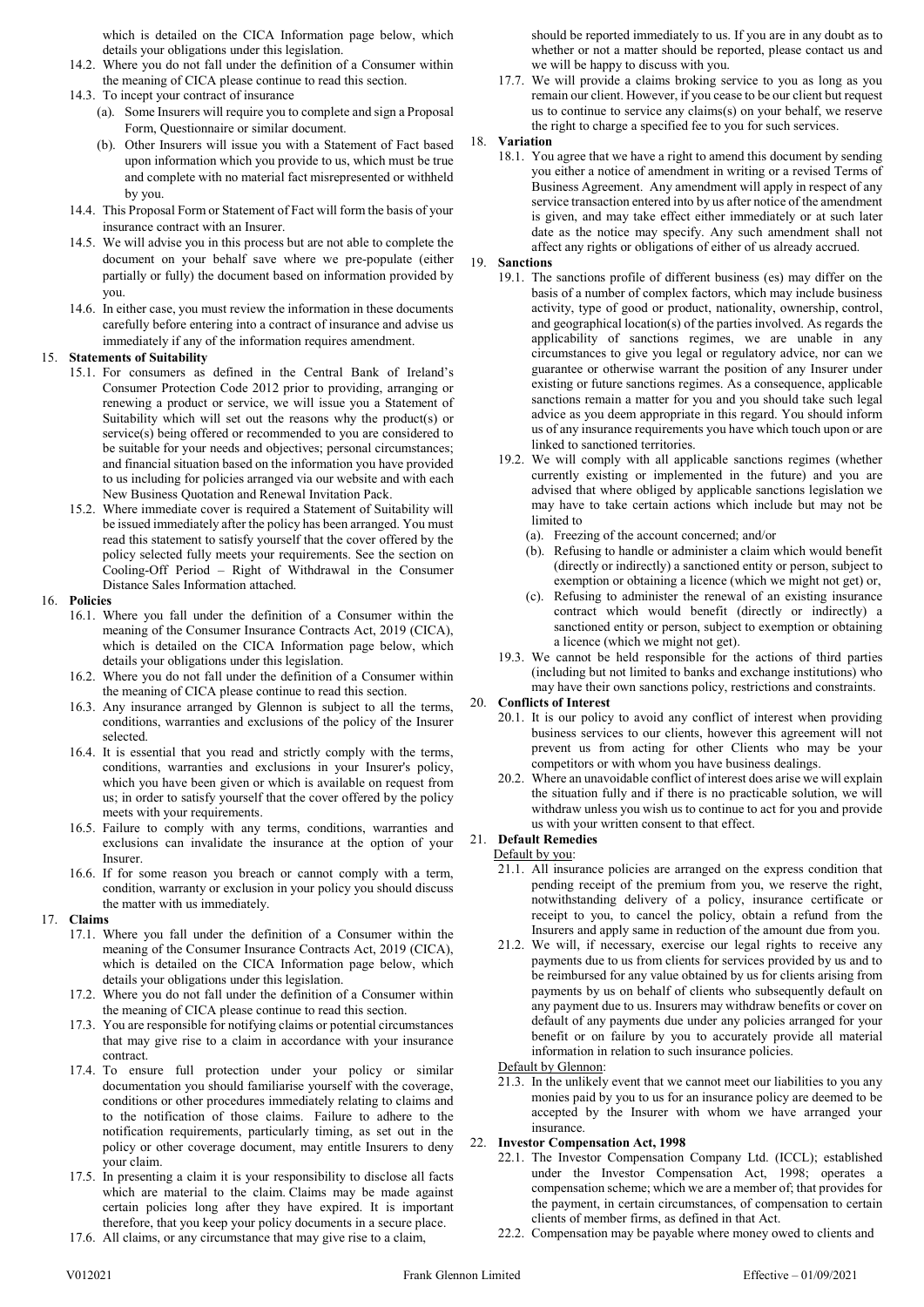held, administered or managed by the firm cannot be returned to those clients for the time being and where there is no reasonably foreseeable opportunity of the firm being able to do so.

22.3. Where an entitlement to compensation is established, the compensation payable will be the lesser of 90% of the amount of the client's loss which is recognised for the purposes of the Investor Compensation Act, 1998; or compensation of up to  $\epsilon$ 20,000. For further information, contact the Investor Compensation Company Ltd. at (01) 224 4955.

# 23. Irish Brokers Association Compensation Fund Limited

23.1. As a member of Brokers Ireland, Frank Glennon Limited is also a member of the Irish Brokers Association Compensation Fund Limited Subject to the rules of the scheme, the liabilities of its member firms up to a maximum of  $\epsilon$ 100,000 per client (a maximum €250,000 in aggregate for member firms) may be discharged by the Fund on its behalf if the member firm is unable to do so, where the above detailed ICCL (established by law) has failed to adequately compensate any client of the member.

# 24. Client Instructions through Third Parties

- 24.1. Clients sometimes authorise third parties to give us instructions (usually by telephone, fax or e-mail) to alter their policies (such as a motor dealer instructing us to make a vehicle change) or to seek information on their policy (such as a Building Society seeking information on the building sum insured). It is our practice in such circumstances to accept such instruction and/or provide such information in good faith as a facility to our clients. However, in such circumstances we do not accept liability for any loss, damage or injury arising out of any error or incorrect instruction given or providing any information where the request for information is invalid.
- 24.2. If you do not wish us to accept such instructions and/or provide information on your policy from and/or to any person other than as authorised under the Data Protection Acts, please email  $info@g$ lennons.ie or if corresponding by post please tick here  $\begin{bmatrix} \quad \end{bmatrix}$ and return it to the Customer Service Manager, Frank Glennon Limited, Charlemont House, Charlemont Place, Dublin 2.

# 25. Complaints

- 25.1. Glennon are committed to providing high quality customer service. If you have any complaint in relation to the services provided by us you should write to our Customer Services Manager outlining the nature of your complaint. Any such complaint will be acknowledged as soon as possible but not later than five business days from the date of receipt informing you of the contact person who will deal with your complaint.
- 25.2. Your complaint will be fully investigated and we will provide you with progress updates at intervals of not more than twenty business days. We will aim to provide a full response to you as quickly as possible but not later than forty business days from the date of receipt of your complaint or if circumstances dictate such longer period of which you will be informed in writing.
- 25.3. If your complaint is not resolved to your satisfaction and you remain dissatisfied with our final response to your complaint you can refer your complaint to The Financial Services and Pensions Ombudsman, Lincoln House, Lincoln Place, Dublin 2; Tel: +353 1 567 7000; Email: info@fspo.ie, website: www.fspo.ie.
- 25.4. Your right to take legal action is not affected by following any of the above procedures.

# 26. Limit of Liability

- 26.1. To the extent permitted by law, Glennon and/or our affiliates' aggregate liability for breach of contract, negligence, breach of statutory duty or other claim arising out of or in connection with this Agreement or the services provided hereunder shall be limited as follows:
	- (a). In respect of personal injury or death caused by our negligence, no limit shall apply;
	- (b). In respect of any fraudulent acts (including theft or conversion) or wilful default by us, no limit shall apply;
	- (c). In respect of other claims, our total aggregate liability shall be limited to the sum of EUR  $65$  million; and
- 26.2. Subject to clauses (a) and (b) above, in respect of the following losses: loss of revenue; loss of opportunity; loss of reputation; loss of profits; loss of anticipated savings; increased costs of doing business; or any other indirect or consequential loss, we will have no liability in any circumstances.
- 26.3. Where you fall under the definition of a Consumer under the Central Bank of Irelands Consumer Protection Code nothing in 26.1 or 26.2 excludes or restricts any legal liability or duty of care we owe to you us in connection with the provision of financial services.; any duty we have to act with due skill, care and diligence on your behalf; or any liability owed for failure to exercise the degree of skill, care

and diligence that may reasonably be expected of us in the provision of financial services.

26.4. Your direction to bind coverage and/or your payment related to your insurance placement will be deemed your signed, written agreement to be bound by the provisions of this section.

# 27. Termination

- 27.1. Either of us may terminate this Agreement upon the giving of one month's notice in writing to the other or as otherwise agreed. Termination will not in any event affect accrued rights, existing commitments or any contractual provision intended to survive termination and will be without penalty or other additional payment save that you will pay:
	- (a). Any outstanding amounts due to us and/or to Insurers with whom we have placed insurances on your behalf; and
	- (b). Any additional expenses necessarily incurred by us in settling or concluding outstanding obligations.
- 27.2. With effect from the date of termination, we shall have no further obligation to perform any of Our Services and all sums payable by you to us and/or your Insurer shall become due and payable.

# 28. Force Majeure

- 28.1. We will not be liable or responsible for any failure to perform, or delay in performance of, any of our obligations that is caused by events outside our reasonable control ("Force Majeure Event").
- 28.2. A Force Majeure Event includes any act, event, non-happening, omission or accident beyond our reasonable control.
- 28.3. Our performance of this Agreement is deemed to be suspended for the period that the Force Majeure Event continues, and we will have an extension of time for performance for the duration of that period. We will use our reasonable endeavours to bring the Force Majeure Event to a close or to find a solution by which our obligations may be performed despite the Force Majeure Event.
- 29. Waiver
	- 29.1. If we fail to insist upon strict performance of any of your obligations under these Terms of Business, or if we fail to exercise any of the rights or remedies to which we are entitled under these Terms of Business, this shall not constitute a waiver of such rights or remedies and shall not relieve you from compliance with such obligations.
	- 29.2. A waiver by us of any default shall not constitute a waiver of any subsequent default. No waiver by us of any of the terms of this Agreement shall be effective unless it is expressly stated to be a waiver and is communicated to you in writing by our authorised personnel.
- 30. Severability
	- 30.1. If any of the terms of this Agreement are determined by any competent authority to be invalid, unlawful or unenforceable to any extent, such term, condition or provision will to that extent be severed from the remaining terms, conditions and provisions which will continue to be valid to the fullest extent permitted by law.

# 31. Entire Agreement

31.1. This Agreement and any document expressly referred to in it constitutes the whole agreement between us and supersedes and replaces any previous arrangement, understanding or agreement between us relating to the subject matter of this Agreement.

# 32. Governing Law

32.1. This Agreement is subject to the laws of Ireland and the Irish Courts and will have exclusive jurisdiction over any dispute.

# 33. Compliance

33.1. We will pay due regard to, and you agree to co-operate with us to ensure compliance with, any legislative and regulatory requirements relating to the provision of Our Services.

# 34. Anti-Corruption, Anti-Bribery and Anti-Fraud

- 34.1. We will not be involved in the offering, promising or giving of any financial or other advantage to any person in breach of any law against bribery, corruption or fraud.
- 34.2. We maintain anti-corruption / bribery / fraud policies and procedures which seek to prevent corruption / bribery or fraudulent offences and will take any and all actions to comply with such laws, policies and procedures.
- 34.3. Insurance Ireland have estimated that the cost of insurance fraud to be in excess of  $\epsilon$ 200 million each year. This is a cost which is ultimately carried by innocent, law-abiding consumers and policyholders. In the interests of our customers and the integrity of the market we adopt a zero tolerance approach to fraud in all its forms. We undertake our own quality control and fraud detection measures. Where we identify suspected fraudulent activity we reserve the right to report these suspicions to Insurers or any other relevant authority.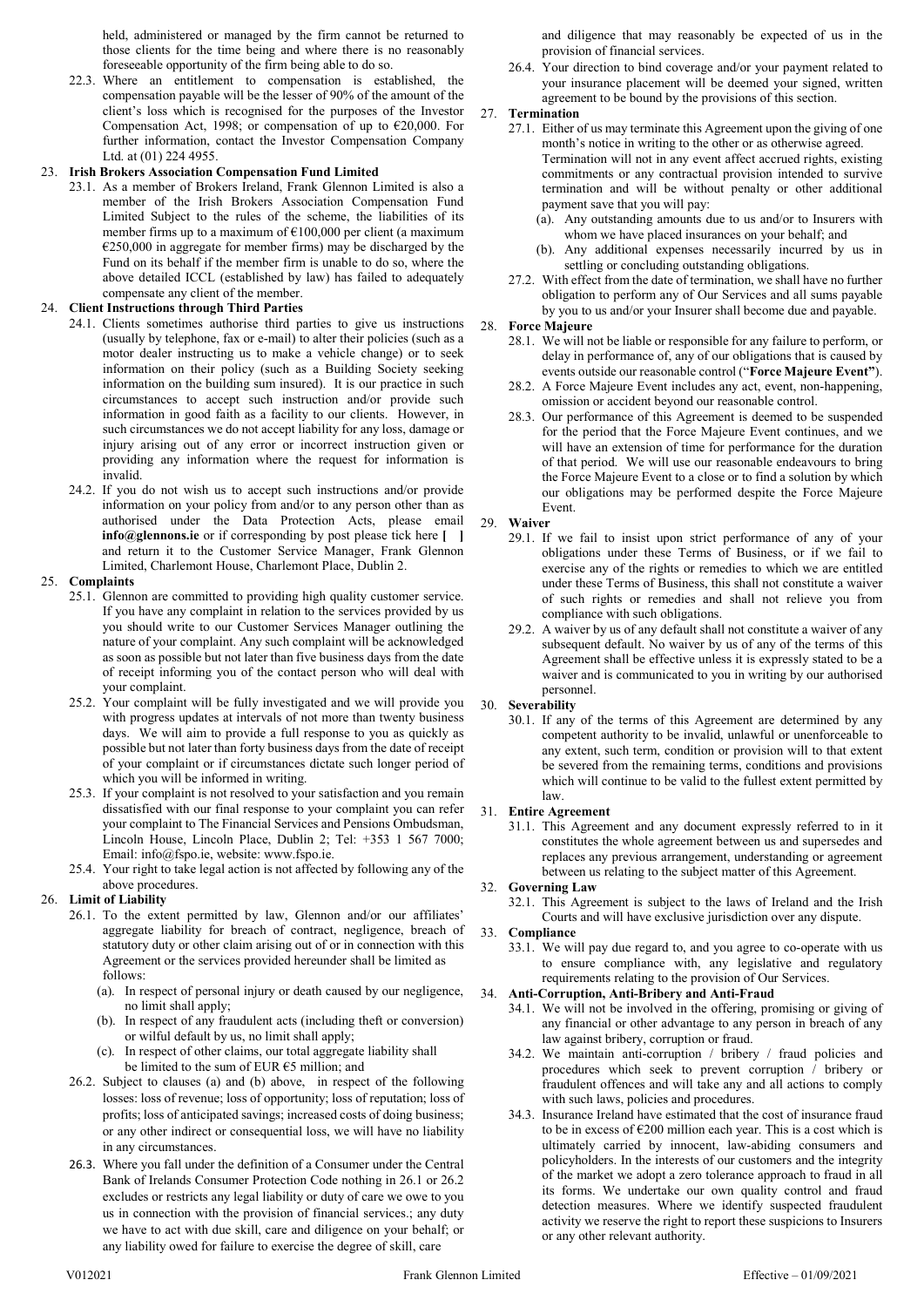# Consumer Insurance Contracts Act, 2019 (CICA)

#### Information 1. Definitions

The following definitions are set out in the Consumer Insurance Contracts Act, 2019:

"consumer", in relation to a financial service, means—

(a) (i) a natural person, not acting in the course of business,

(ii) a sole trader, partnership, trust club or charity (not being a body corporate), with an annual turnover in its previous financial year (within the meaning of section 288 of the Act of 2014) of  $\epsilon$ 3 million or less, or

(iii) an incorporated body that—

(I) had an annual turnover in its previous financial year (within the meaning of section 288 of the Act of 2014) of €3 million or less, and

(II) is not a body corporate that is a member of a group of companies (within the meaning of section 8 of the Act of 2014) with a combined annual turnover (in the previous financial year (within the meaning of section 288 of the Act of 2014) of the group of companies), of greater than  $\epsilon$ 3 million,

that—

(A) is a customer of a financial service provider,

(B) is a person or body to whom a financial service provider has offered to provide a financial service, or

(C) has sought the provision of a financial service,

(b) a consumer who was, in relation to a credit agreement, a customer of the financial service provider in a case where a credit servicing firm undertakes credit servicing in respect of the credit agreement concerned, (c) an actual or potential beneficiary of a financial service, or

(d) an employee or a former employee entitled to benefit from an income continuance plan;

"consumer", in relation to a pension product, means an actual or potential beneficiary of an occupational pensions scheme, a trust RAC or a PRSA who believes they have suffered financial loss because of maladministration of the scheme, trust or PRSA, as the case may be;

# 2. New Business & Renewal

- 2.1. You may cancel a contract of insurance, by giving notice in writing to the insurer, within 14 working days after the date you were informed that the contract is concluded. This does not affect the notice periods already provided under European Union (Insurance and Reinsurance) Regulations 2015 ( S.I. No. 485 of 2015 ) or the European Communities (Distance Marketing of Consumer Financial Services) Regulations 2004 ( S.I. No. 853 of 2004 ) which is 30 days in respect of life policies, irrespective of whether the sale took place on a non-face to face basis, and 14 days in respect of general policies only on sales that took place on a nonface to face basis (distance sales).
- 2.2. The giving of notice of cancellation by you will have the effect of releasing you from any further obligation arising from the contract of insurance. The insurer cannot impose any costs on you other than the cost of the premium for the period of cover.
- 2.3. This right to cancel does not apply where, in respect of life assurance the contract is for a duration of six months or less, or in respect of general insurance, the duration of the contract is less than one month.

# 3. Proposal Form / Statement of Fact

- 3.1. To incept your contract of insurance
	- (a). Some Insurers will require you to complete and sign a Proposal Form, Questionnaire or similar document.
	- (b). Other Insurers will issue you with a Statement of Fact, which sets out the answers you have provided to the questions they have posed.
- 3.2. You are under a duty to answer all questions posed honestly and with reasonable care as these answers will be set out in the Proposal Form or Statement of Fact and will form the basis of any contract of insurance arranged on your behalf with an Insurer.
- 3.3. We will advise you in this process but are not able to complete the document on your behalf save where we pre-populate (either partially or fully) the document based on information provided by you.
- 3.4. In either case, you must review the information in these documents carefully before entering into a contract of insurance and advise us immediately if any of the information requires amendment.

# 4. Payment of Premium

4.1. You are under a duty to pay your premium within a reasonable time, or otherwise in accordance with the terms of the contract of insurance.

# 5. Alteration of Risk

5.1. Any clause in a contract of insurance that refers to a "material change" will be interpreted as being a change that takes the risk outside what was in the reasonable contemplation of the contracting parties when the contract was concluded.

## 6. Policies

- 6.1. Any insurance arranged by Glennon is subject to all the terms, conditions, and exclusions of the policy of the Insurer selected.
- 6.2. It is essential that you read and strictly comply with the terms, conditions, and exclusions in your Insurer's policy, which you have been given or which is available on request from us; in order to satisfy yourself that the cover offered by the policy meets with your requirements.
- 6.3. Failure to comply with any terms, conditions, and exclusions can invalidate the insurance at the option of your Insurer.
- 6.4. If for some reason you breach or cannot comply with a term, condition, or exclusion in your policy you should discuss the matter with us immediately.

# 7. Claims Handling

- 7.1. To ensure your full protection under your contract of insurance or similar documentation you should familiarise yourself with the coverage, conditions or other procedures immediately relating to claims and to the notification of those claims. Claims may be made against certain policies long after they have expired. It is important therefore, that you keep your policy documents in a secure place.
- 7.2. It is very important that claims or circumstances that might give rise to a claim are notified to your Insurer in accordance with the Claims Conditions in your contract of insurance. You are responsible for notifying your Insurer of the occurrence of an insured event within a reasonable time or in accordance with the terms of your contract of insurance and therefore all claims, or any circumstance that may give rise to a claim, should be reported immediately to us so we can assist you in this process. If you are in any doubt as to whether or not a matter should be reported, please contact us and we will be happy to discuss it with you.
- 7.3. If you become aware after a claim is made of information that would either support or prejudice the claim, you are under a duty to disclose it. (Your Insurer is under the same duty).
- 7.4. If, in respect of the insurance contract your Insurer is not obliged to pay the full claim settlement amount until any repair, replacement or reinstatement work has been completed and specified documents for the work have been furnished to the insurer, the claim settlement deferment amount cannot exceed:
	- (b). 5% of the claim settlement amount where the claim settlement amount is less than €40,000, or
	- (c). 10% of the claim settlement amount where the claim settlement amount is more than €40,000.
- 7.5. Your Insurer may refuse a claim made by you under a contract of insurance where there is a change in the risk insured, including as described in an "Alteration of Risk" clause, and the circumstances have so changed that it has effectively changed the risk to one which your Insurer has not agreed to cover.
- 7.6. You must cooperate with your Insurer in an investigation of insured events including responding to reasonable requests for information in an honest and reasonably careful manner and must notify your Insurer of the occurrence of an insured event in a reasonable time.
- 7.7. If you make a false or misleading claim in any material respect (and know it to be false or misleading or consciously disregards whether it is) your Insurer is entitled to refuse to pay and to terminate the contract.
- 7.8. Where your Insurer becomes aware that you have made a fraudulent claim, they may notify you advising that they are voiding the contract of insurance, and it will be treated as being terminated from the date of the submission of the fraudulent claim. Your Insurer may refuse all liability in respect of any claim made after the date of the fraudulent act, and they are under no obligation to return any of the premiums paid under the contract.
- 7.9. As per your contract of insurance your Insurer has the right to make the final determination in relation to any claim, however they are also under a duty to; (a) handle promptly and fairly any claim made in relation to the contract of insurance; (b) where you do not make the claim yourself, notify you of a claim been made as soon as practicable after they are informed of the claim; (c) engage with you (or a third party) in a meaningful manner as regards a claim, and such engagement shall include providing you an opportunity to submit to your Insurer relevant evidence which could inform their determination as regards the claim; and (d) where a claim has been settled or otherwise disposed of, for example through legal or arbitral proceedings, inform you of the amount for which it has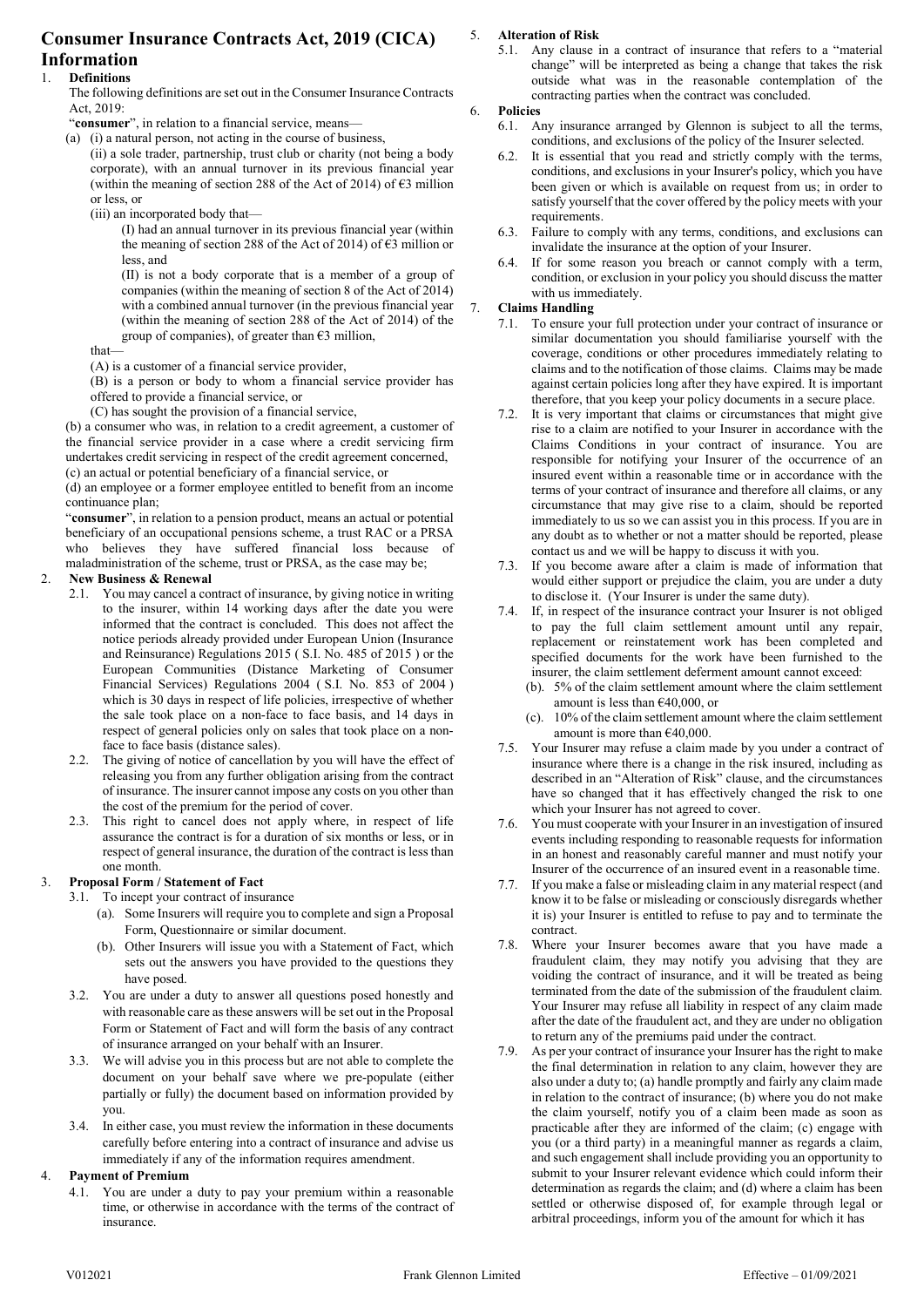been settled or otherwise disposed of and the reason or reasons for its being settled or so disposed of.

- 7.10. Your Insurer shall pay any sums due to you in respect of a claim within a reasonable time, however where it is not possible to quantify the total value of the claim within a reasonable time but where part of the total value has been quantified, your insurer shall pay that part to you within a reasonable time.
- 7.11. We will provide a claims broking service to you as long as you remain our client. However, if you cease to be our client but request us to continue to service any claims(s) on your behalf, we reserve the right to charge a specified fee to you for such services.
- 7.12. A court of competent jurisdiction can reduce the pay-out to you if you are in breach of your duties under the Act, in proportion to the breach involved.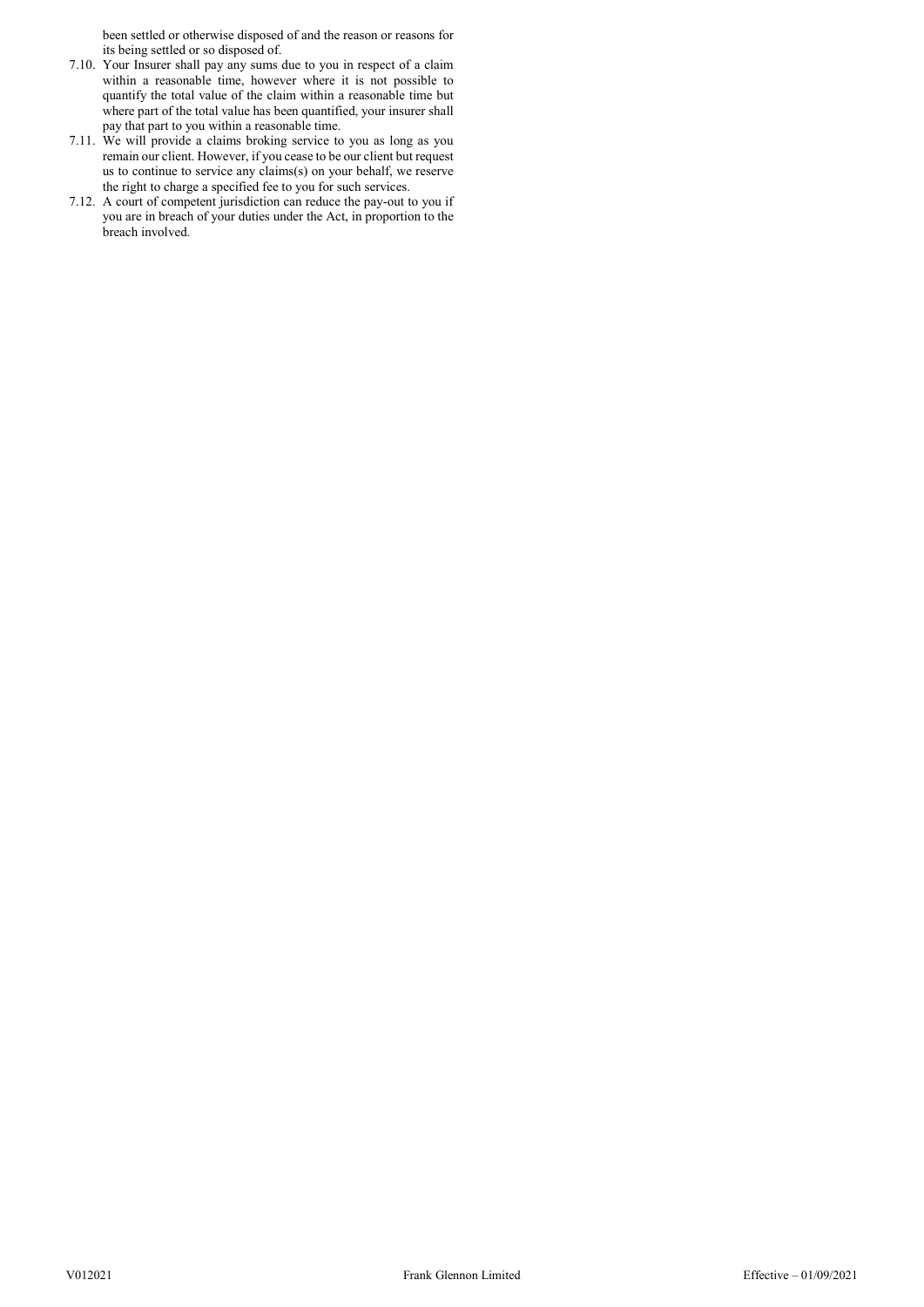# Data Protection Privacy Notice

- 1. This privacy notice tells you how we use your information and confirms that your Data Controller is Frank Glennon Limited ("we", "us", "our"), Charlemont House, Charlemont Place, Dublin Email: info@glennons.ie.
- 2. Our Data Protection Officer is contactable by email at: dataprotection@glennons.ie or write to The Data Protection Officer, Frank Glennon Limited, Charlemont House, Charlemont Place, Dublin 2.
- 3. This Data Privacy Notice (Notice) is an important document. Please read it carefully. It is also available on our website at www.glennons.ie/dataprotection-privacy-notice/. If you would like a printed copy, please contact dataprotection@glennons.ie and we will send you a copy.
- 4. "Data Controller" and "Personal Data" have the meaning given in the General Data Protection Regulations 2016.
- 5. We are subject to all applicable data protection and privacy laws when processing your personal data. Further, we shall ensure that any third party with whom we share your personal data with under  $6.6(q)$  below are also subject to the same applicable data protection and privacy laws.
- 6. How and Why We Use Your Personal Information
	- 6.1. Personal data provided by you or by others will be used by us, and your insurance company (where applicable), for the provision and administration of insurance products, related services and for statistical analysis.
	- 6.2. Should you be unable to provide us with the required personal data, we will be unable to provide you with insurance or process a claim.
	- 6.3. Legislation and various codes of conduct require us to gather additional information from and about you. For example, we gather information about you and the risk you wish to insure to comply with the Consumer Protection Code.
	- 6.4. We will use and share certain personal data for the performance of the contract or to take steps prior to entering into the contract of insurance. The following processing activities are used for this legal purpose:
		- (a). Providing a quotation,
		- (b). Arranging and administering a policy,
		- (c). Handling a claim,
		- (d). Handling a third party claim As required under the Consumer Insurance Contracts Act, 2019 if you hold insurance against a liability that may be incurred by you against a third party, where for whatever reason you cannot be found or you become insolvent, or the court finds it just and equitable to so order, then your rights under the contract will be transferred to and vest in the third party even though they are not a party to the contract of insurance. The third party has a right to recover from the insurer the amount of any loss suffered by them. Where the third party reasonably believes that you as policyholder have incurred a liability the third party will be entitled to seek and obtain information from the insurer or from any other person who is able to provide it concerning:
			- 6.4.d.1. the existence of the insurance contract,
			- 6.4.d.2. who the insurer is,
			- 6.4.d.3. the terms of the contract, and
			- 6.4.d.4. whether the insurer has informed the insured person that the insurer intends to refuse liability under the contract.
		- (e). Sharing details with or seeking personal information from your Insurer (if applicable), other intermediaries and anyone authorised by you to act on your behalf,
		- (f). Sharing details with or seeking personal information from loss adjusters, repairers and other claims handling agents, medical practitioners, engineers and legal practitioners.
	- 6.5. We will use and share certain personal data so as to comply with certain legal obligations and regulatory requirements. The following processing activities are used for this legal purpose:
		- (a). To verify your identity and verify the accuracy of the information we receive,
		- (b). To process any payments whether in relation to your policy or a claim,
		- (c). To manage and investigate any complaints,
		- (d). To comply with laws and regulations,
		- (e). To make back-ups of your data in case of emergencies and for disaster recovery purposes.
	- 6.6. We will use and share certain personal data for legitimate business interests. The following processing activities are used for this legal purpose:
		- (a). Risk management, auditing and the provision of legal advice which are key governance functions to protect our business,
		- (b). Checking information provided ensures accuracy which contributes to effective administration of insurance products and services,
- (c). Prevention and detection of fraud to help protect the business and the insurance market,
- (d). Direct marketing of our other products and services by post, telephone (including mobile), e-mail or other means of communication which might be of interest to you.
- (e). Market research, competitions, customer satisfaction surveys, and data analytics, including profiling, to develop and enhance the customer relationship and journey as part of our business strategy,
- (f). We may record or monitor calls for regulatory, training and quality purposes,
- (g). We may also share with or seek information from a number of external parties in order to administer your policy and to prevent and detect fraud. For example:
	- 6.6.g.1. Other insurance companies and intermediaries to confirm information provided and to safeguard against non-disclosure and help prevent insurance fraud,
	- 6.6.g.2. Anyone authorised to act on your behalf,
	- 6.6.g.3. Our Third Party Service Providers such as technology suppliers, hosting/storage providers, payment providers and document providers,
	- 6.6.g.4. As a result of our legal and regulatory obligations. This can include with An Garda Siochana, other official agencies and on foot of a Court Order or Subpoena,
	- 6.6.g.5. Our subsidiary companies to deliver our products and services and fulfil our operating entity responsibilities.
	- 6.6.g.6. Loss adjusters, claims investigators, repairers, medical practitioners, solicitors and other firms as part of the claims handling process,
	- 6.6.g.7. With prospective sellers or buyers in the event that we decide to sell or buy any business or assets.
- (h). Where we obtain data from the above sources, the categories we obtain will be personal data or claims information relating to insurance profiling, claims handling and fraud prevention.
- 6.7. We may need your consent for the processing of certain data and in these cases, we will inform you of such processing and the reason for this at the time consent is captured.
- 6.8. In order to provide you with our products  $\&$  services, we may share your personal information with third parties as set out in 6.6(g) above and on occasion, some of your personal information may be sent to third parties outside of the European Economic Area (EEA). We would only do this in compliance with the appropriate legal and technical safeguards such as the standard data protection clauses adopted by the European Commission; as a result of an adequacy decision of the European Commission; or where the transfer is necessary for the conclusion or performance of a contract concluded in your interest between us and another natural or legal person; for example your employer in a Non-EEA country. If you would like more information about the relevant safeguards in place please send an email to  $\frac{dataprotein(\partial)glennons.ie}{defmap}$  or write to us using the address provided in Section 2.
- 6.9. In all of these processing activities, your interests are considered and we ensure that necessary safeguards are in place to protect your privacy, such as contracts in place with third parties, restricted access to data, regular testing and evaluation of technical and organisational security measures, retention limitations etc.

# **Representation**

- 7.1. The accuracy of the personal data you provide to us is paramount to the provision of valid insurance and administration services.
- 7.2. Accordingly, when you provide us with personal data, you warrant and represent to us that in respect of any personal data of any data subject which you provide to us you have the authority of the relevant data subject(s) to disclose such personal data to us and that all such data is accurate, complete and up to date.
- 7.3. You also warrant that you will make them aware of this Data Protection Notice and the terms of the insurance (including changes to the terms or processing activities).

# 8. How Long We Keep Your Personal Information

- 8.1. Information submitted for a quotation, which does not result in the issue of a quotation pack, may be retained by us for a period of up to 2 years from the date of the quotation.
- 8.2. All information in respect of a quotation, which does result in the issue of a quotation pack, and in respect of a policy arranged and administered by us (to include all call recordings and claims on the policy) will be held for 8 years after the ending of our Client/Broker relationship to ensure we meet our regulatory obligations.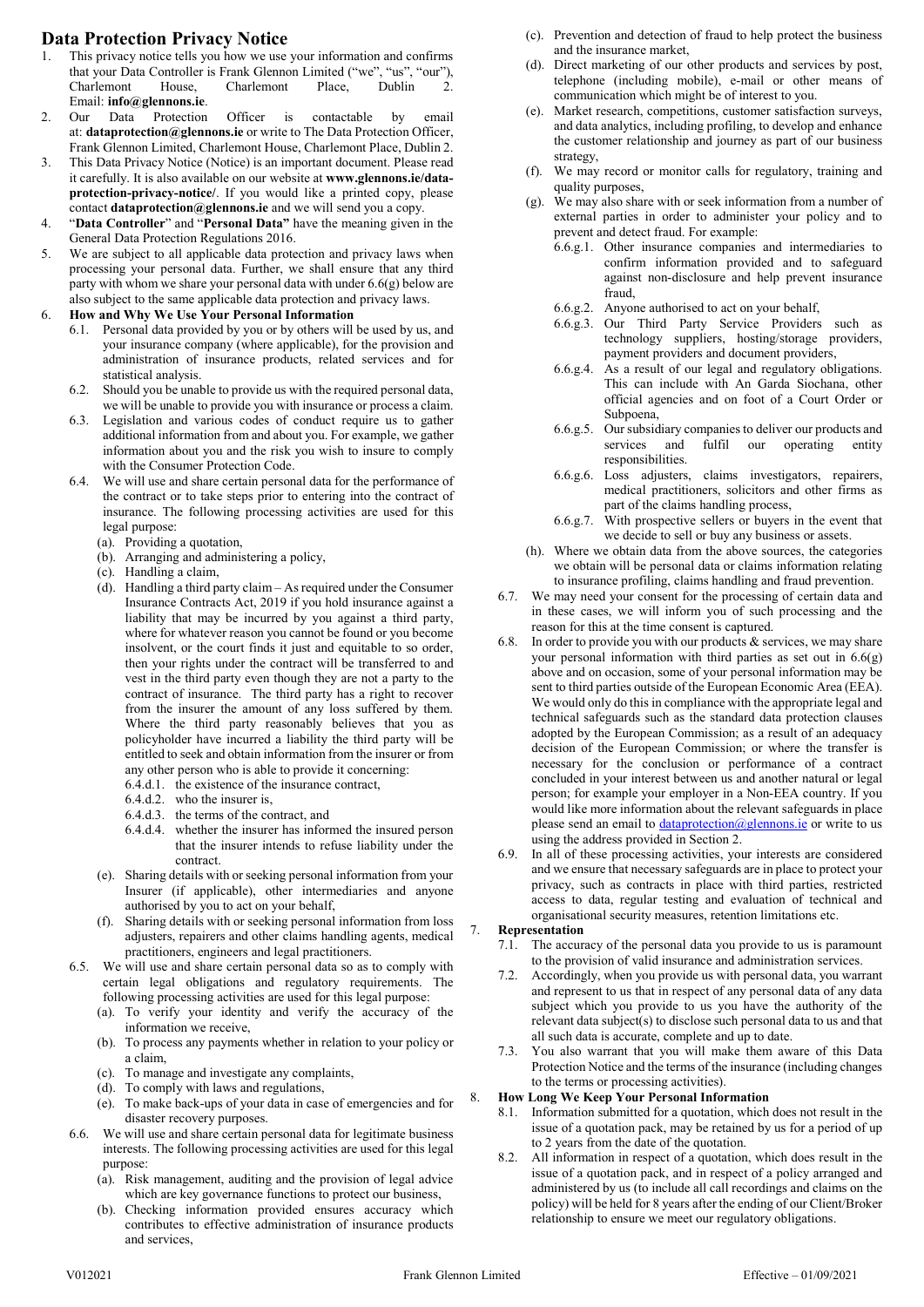8.3. There are certain policies where we need to keep data for longer than the normal periods where we may receive claims where the claimant was not aware of the injuries until a long time after it was caused.

# 9. Your Rights In Relation To Your Personal Information

- 9.1. You have the right to request a copy of your personal data, and to have incorrect personal data about you corrected.
- 9.2. Where we required your consent to process your personal data you have the right to withdraw your consent for such processing. If you withdraw your consent, this does not affect the lawfulness of processing based on consent before its withdrawal.
- 9.3. You also have the right to have your personal data erased, object to certain processing activities, or to have the processing restricted.
- 9.4. You have the right to data portability for insurance purposes. If you would like to exercise any of these rights, please email a request to dataprotection@glennons.ie or write to us at the address contained in Section 2 of this notice. To ensure that we do not disclose your personal information to a party who is not entitled to it, when you are making the request please provide us with:
	- (a). Your name;
	- (b). Address(es);
	- (c). Date of birth;
	- (d). Any policy IDs or reference numbers that you have along with a copy of your photo identification and proof of address.
- 9.5. All requests are free of charge although we reserve the right to charge an administrative fee for subsequent requests (such as when the request is part of a series of repeated requests over a short period of time).
- 9.6. We endeavour to respond within one month from receipt of the request. If we do not meet this time frame, we will explain why this was in our response.
- 9.7. Please note that simply submitting a request does not mean we will be able to fulfil it – we are often bound by legal and legislative obligations which can prevent us fulfilling some requests in their entirety, but when this is the case we will explain this to you in our response.
- 9.8. Please note also that exercising some of the above rights may lead to us being unable to continue to service your policy and therefore lead to cancellation of your policy, but when this is the case we will explain this to you in our response.

#### 10. Automated Decision Making

- 10.1. Certain processing activities may involve the use of automated (computer based) decision making; for example; before we can arrange an insurance product or service for you we must obtain a quotation from an Insurer's Rating Engine which calculates the insurance risks based on the information that you have supplied. This will be used to determine if the Insurer can provide you with a policy and to calculate the premium you will have to pay to arrange cover with them.
- 10.2. The results of these automated decision-making processes will limit the products and services we may be able to provide you. If you do not agree with the result, you have the right to request human intervention to allow you to express your point of view and contest the decision.

# 11. How can you lodge a complaint?

- 11.1. If you wish to raise a complaint on how we have handled your personal information, please send an email  $dataprotein@glennons.ie$  or write to us using the address provided in Section 2. Our Data Protection Officer will investigate your complaint and will give you additional information about how it will be handled. We aim to respond in a reasonable time, normally 30 days.
- 11.2. If you are not satisfied with our response you can lodge a complaint to the Office of the Data Protection Commissioner, Canal House, Station Road, Portarlington, Co. Laois.

# 12. Up To Date Information

12.1. In order for us to keep your information accurate and up to date, please contact us if any of your details change.

#### 13. Changes to our Data Protection Notice

- 13.1. This notice will be updated from time to time so please check it each time you submit personal information to us or renew your insurance policy.
- 14. How do you ask a question about this Data Protection Notice?
	- 14.1. If you any questions or comments about this privacy notice please contact The Data Protection Officer, Frank Glennon Limited, Charlemont House, Charlemont Place, Dublin 2.
	- 14.2. You may also email us at dataprotection@glennons.ie.

# 15. Direct Marketing

- 15.1. We will only contact you for direct marketing purposes where we are entitled to do so, including where you have consented to receiving such communications.
- 15.2. If you no longer wish your information to be used for marketing purposes please write to us at Frank Glennon Limited, Charlemont House, Charlemont Place, Dublin 2 or e-mail us at marketing@glennons.ie.